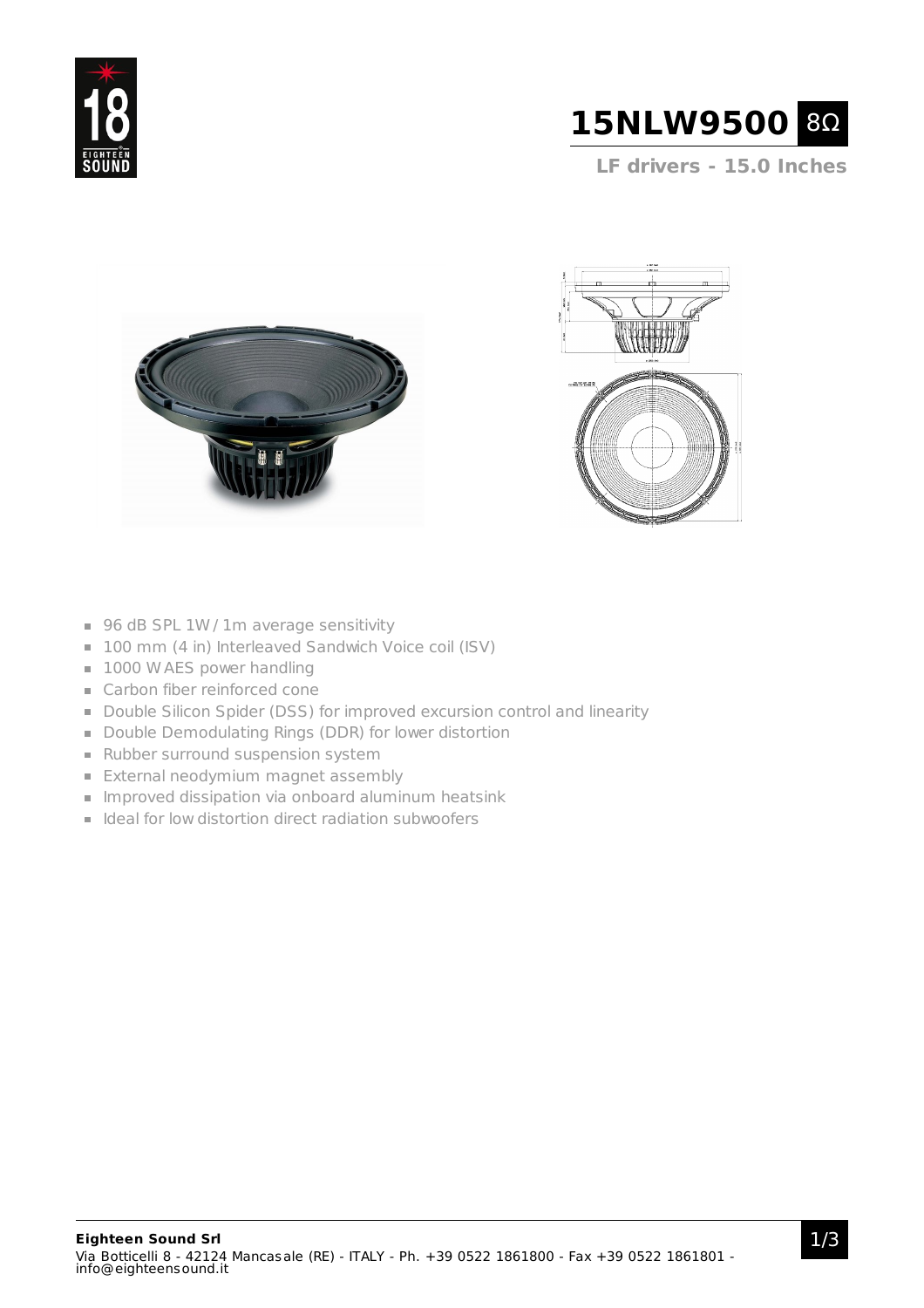

# **15NLW9500** 8Ω

**LF drivers - 15.0 Inches**

The 15NLW9500 is an extended low frequency loudspeaker which sets a new industry standard in 15" (380mm) neodymium 4" voice coil high performance transducers. The 15NLW9500 has remarkable 35Hz downwards extension with 96dB average sensitivity and achievable peak power levels of 7kW. Extensive care has been taken in order to symmetries both mechanical and electromagnetic non linear behaviour. The transducer has been designed to cover the low frequency band in bass reflex configuration. Application range moves from studio monitors up to cinema subwoofers as well as professional sound reinforcing systems, where deep low frequencies are required. It can be used in enclosures from 90 liters in size upwards, with tuning frequencies of about 33Hz. The neo magnet assembly assures high flux concentration, low power compression and excellent heat exchange. This results in high levels of force factor and power handling with an optimum power to weight ratio. The heatsink has been specifically studied using F.E.A. simulators and the necessary heat transfer to the dissipative structure has been improved. The heatsink concept has been further improved by using an air-diffractor that offers high thermal capacity and has been designed to force air moved by the dust cap through the fins and cool it down. The direct contact between the heatsink and the basket, together with the magnetic structure, represents a fundamental improvement in heat dissipation, increasing power handling capabilities and lowering the power compression figure.

The carbon fiber reinforced, straight-sided ribbed cone has been adopted in order to enable the transducer to withstand high loading designs as well as high power peaks.

Maximum strength, smooth response and high displacement piston motion have been obtained using Double Silicon Spider technology (DSS) and a large excursion surround.

The rubber suspension system has been designed to provide symmetric large signal behaviour throughout the whole working range, providing low harmonic distortion at different excitation levels.